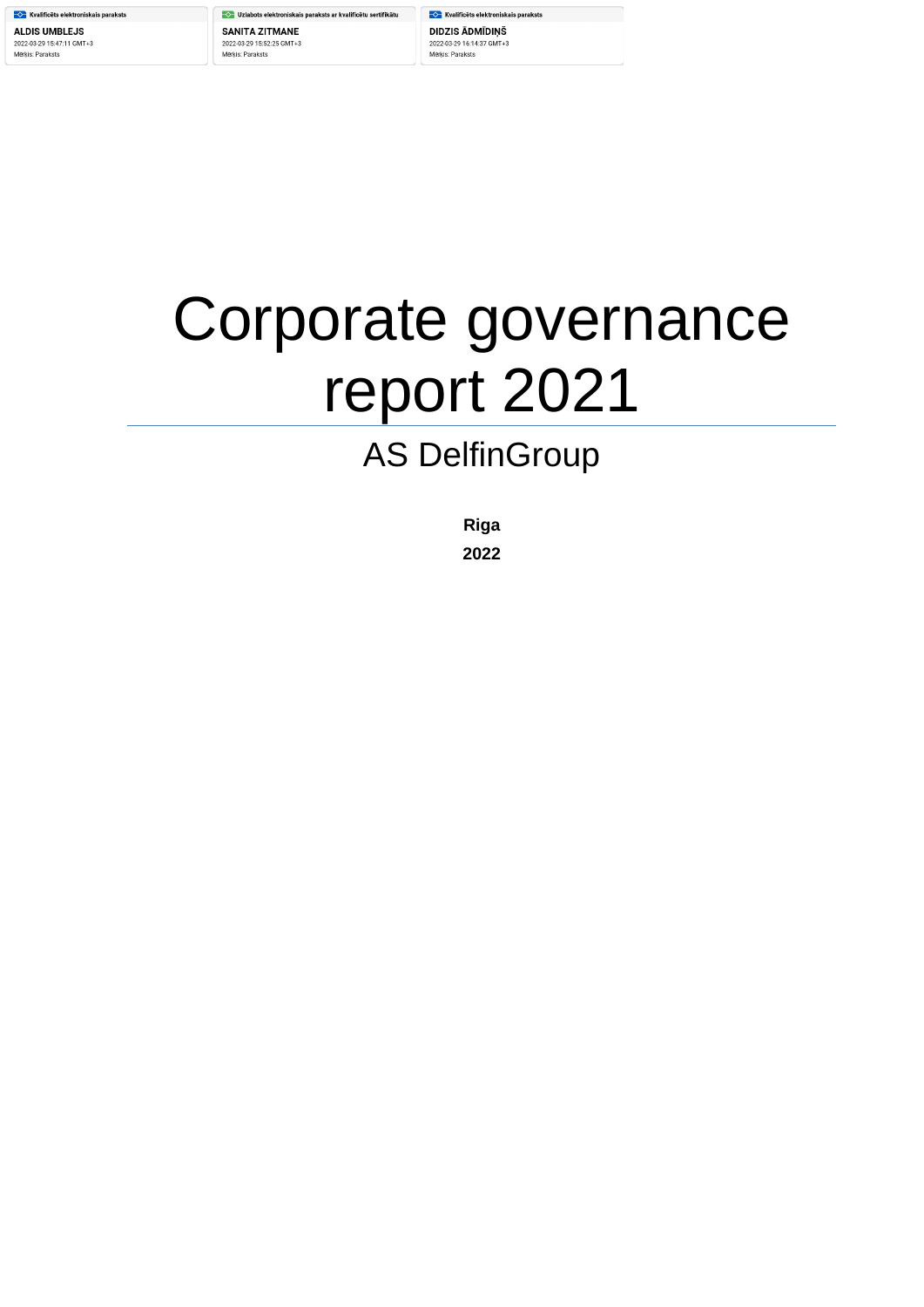# **INTRODUCTION**

AS DelfinGroup (hereinafter DelfinGroup) Corporate Governance Report of the year 2021 (hereinafter – the Report) is prepared on the basis of the requirements of the second paragraph of section 56.<sup>2</sup> of the Financial Instruments Market Act and Code of Corporate Governance issued by the Corporate Governance Advisory Board of the Ministry of Justice of the Republic of Latvia, developed in 2020. The Report is made by DelfinGroup Management Board.

DelfinGroup has complied with most of the principles of good corporate governance contained in the Corporate Governance Code. The principles that DelfinGroup has not complied with, including partially, are included in the report, explaining the reasons for DelfinGroup actions for incomplete or non-compliance.

Didzis Ādmīdiņš Aldis Umblejs Sanita Zitmane Chairman of the Board Member of the Board Member of the Board

\_\_\_\_\_\_\_\_\_\_\_\_\_\_\_\_ \_\_\_\_\_\_\_\_\_\_\_\_\_\_\_\_ \_\_\_\_\_\_\_\_\_\_\_\_\_\_\_\_

This document is electronically signed with safe electronical signature and contains time stamp.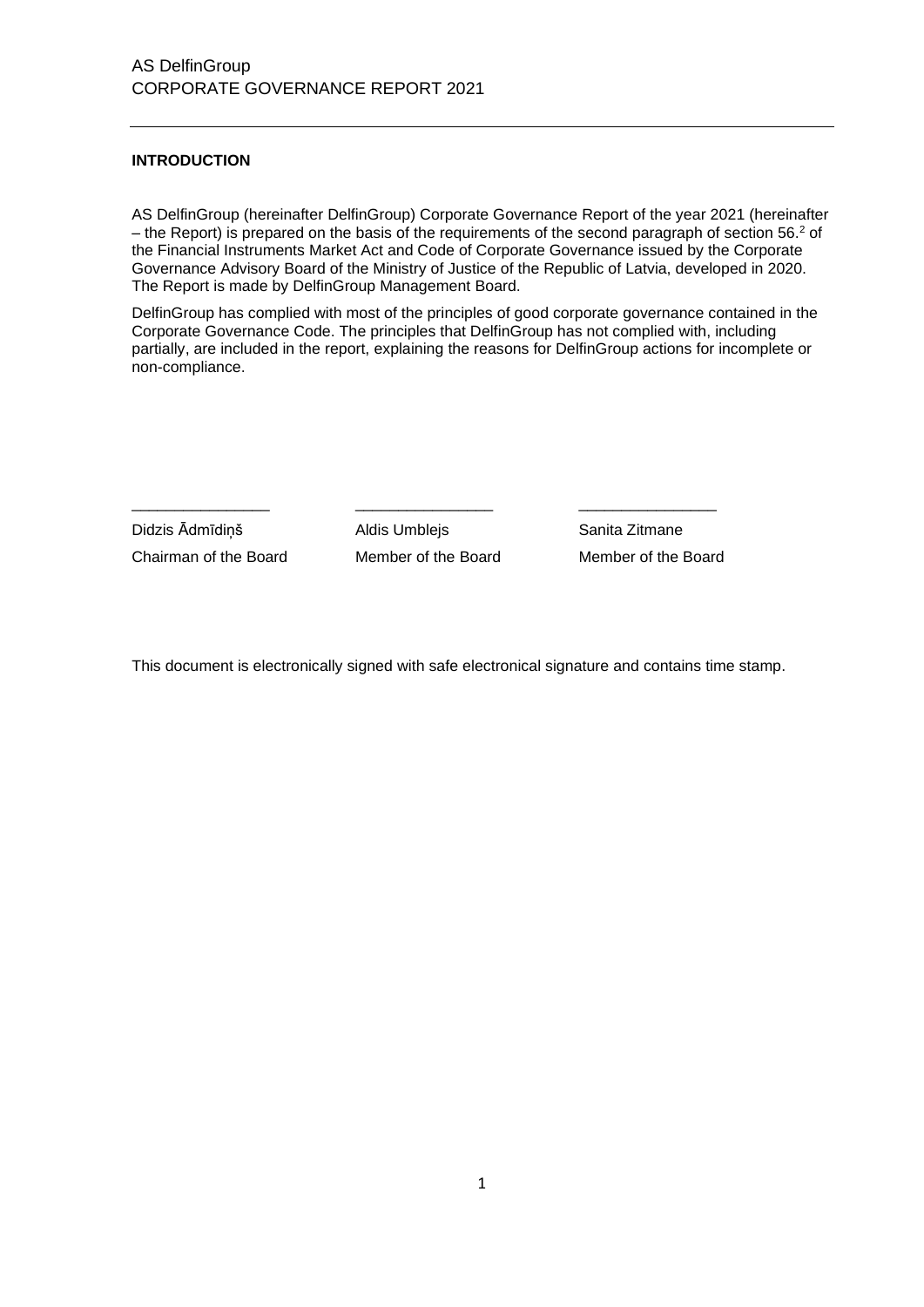# **PRINCIPLES OF GOOD CORPORATE GOVERNANCE**

# **COMPANY STRATEGY**

Company strategy is an essential tool for setting company objectives and progress towards long term value creation.

#### **Principle No 1**

**The company has an up-to-date strategy that sets out the company's objectives and progress towards long-term value creation.**

The company has an up-to-date strategy, the draft of which is developed by the management board.

*DelfinGroup complies with this criterion.*

• The supervisory board is involved in the strategy development process and approves the strategy at the supervisory board meeting.

*DelfinGroup complies with this criterion.*

The supervisory board monitors the implementation of the strategy.

*DelfinGroup complies with this criterion. According to DelfinGroup Corporate Governance Policy, once in six months the Supervisory Board review implementation of the strategy and makes corrections if necessary.*

The company management board implements the strategy and reports to the supervisory board on its implementation on a regular basis.

*DelfinGroup complies with this criterion. The Management Board of DelfinGroup draws up action plan to achieve strategic goals and reports to the Supervisory Board on the progress of the strategy at least every six months or upon request.*

## **INTERNAL CULTURE AND ETHICAL BEHAVIOUR**

The basic principles of the company's internal culture and ethical behaviour and the values on which they are based are a precondition for the successful long-term development of the company.

#### **Principle No 2**

**The company develops an internal culture and ethics code which serves as a standard of conduct for the company's management and employees.**

The supervisory board defines the company's core values.

*DelfinGroup complies with this criterion. Core values of DelfinGroup are defined by the Management Board and approved by the Supervisory Board.*

The management board prepares and the supervisory board approves the code of internal culture and ethics.

*DelfinGroup partially complies with this criterion. Code of Ethics of DelfinGroup has been prepared by the Management Board and approved by the Supervisory Board in March 2022.*

• The management board ensures compliance with the company's internal culture and ethics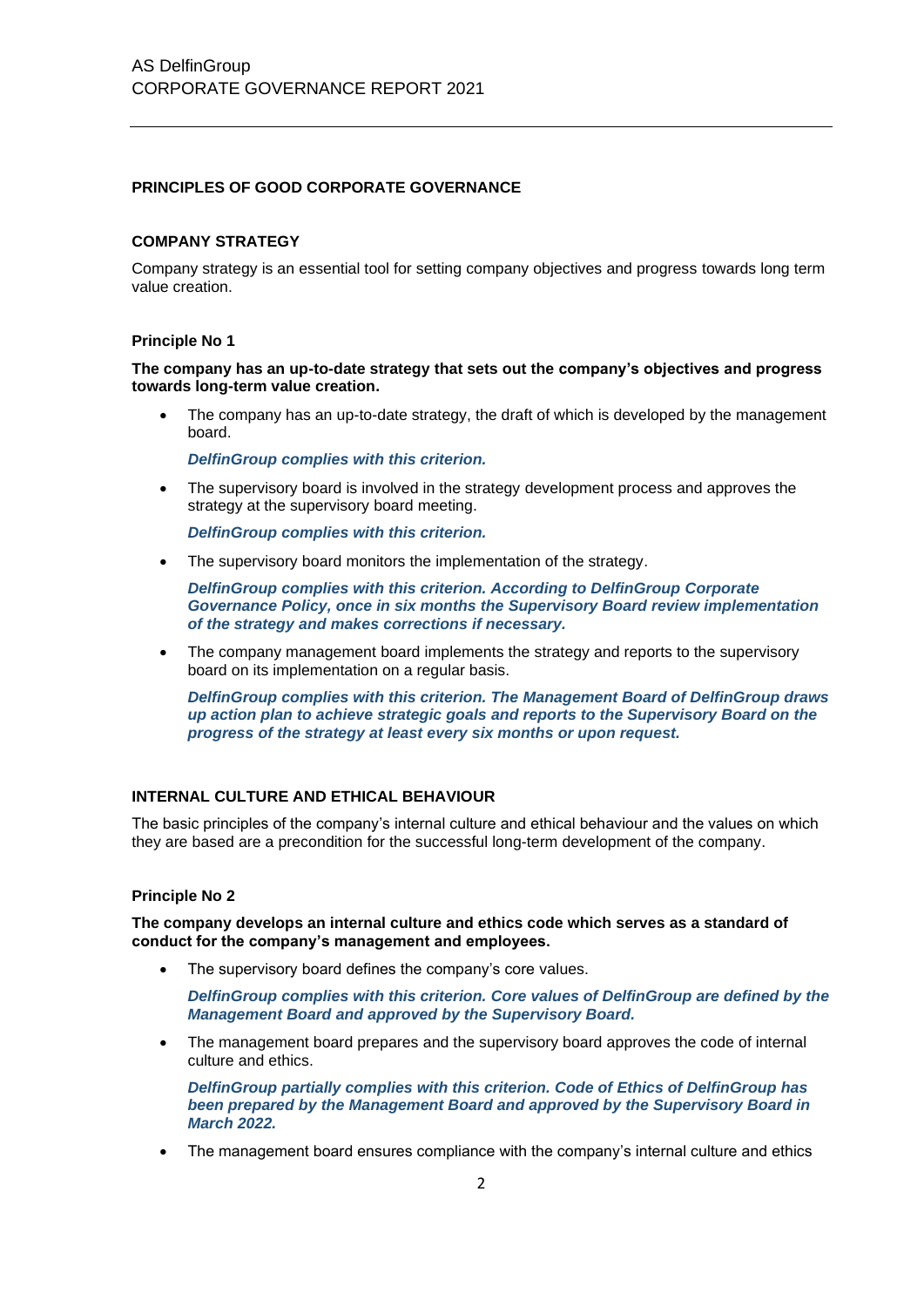code on a daily basis and reacts if there is a breach of the code.

*DelfinGroup partially complies with this criterion. Although the Code of Ethics was approved in March 2022, the company's internal culture and ethical standards were followed during the reporting period in accordance with the Code of Ethics under development and the DelfinGroup Working regulations.*

#### **INTERNAL CONTROL SYSTEM, RISK MANAGEMENT AND INTERNAL AUDIT**

The purpose of the internal control system is to ensure the efficient, sustainable and successful operation of the company, the veracity of the information provided and compliance with the relevant regulatory enactments and operating principles.

The purpose of risk management is to identify, assess, manage and control potential events or situations to provide assurance regarding the achievement of the company's strategic objectives.

Internal audit helps the company accomplish its objectives by bringing systematic processes to evaluate and improve the effectiveness of risk management, internal control and governance processes.

#### **Principle No 3**

**The company has an internal control system, the effectiveness of which is monitored by the** 

#### **supervisory board.**

• The company has a documented internal control system, the establishment of which is the responsibility of the management board.

*DelfinGroup complies with this criterion. The implementation of the internal control system is ensured by the Management Board and the internal auditor, while it is supervised by the Supervisory Board.*

• The internal audit evaluates the effectiveness of the internal control system at least once a year taking into account pre-defined criteria and reporting the results of the evaluation to the supervisory board.

*DelfinGroup complies with this criterion. Once a year, the internal auditor prepares a report on the performed internal audits and summarizes recommendations for the improvement of DelfinGroup operations. The report shall also include an overall opinion on the effectiveness of the internal control and risk management systems.*

The supervisory board, at least once a year, evaluates the provided evaluation of the effectiveness of the internal control system.

*DelfinGroup complies with this criterion. In accordance with the Corporate Governance policy of DelfinGroup, one of the tasks of the Supervisory Board is to monitor the internal control and risk management systems, review their adequacy and effectiveness.*

#### **Principle No 4**

#### **The company identifies, assesses and monitors the risks associated with its operations.**

• The management board develops and the supervisory board approves the company's risk management policy.

*DelfinGroup complies with this criterion.*

• Based on the identified risk assessment, the management board implements risk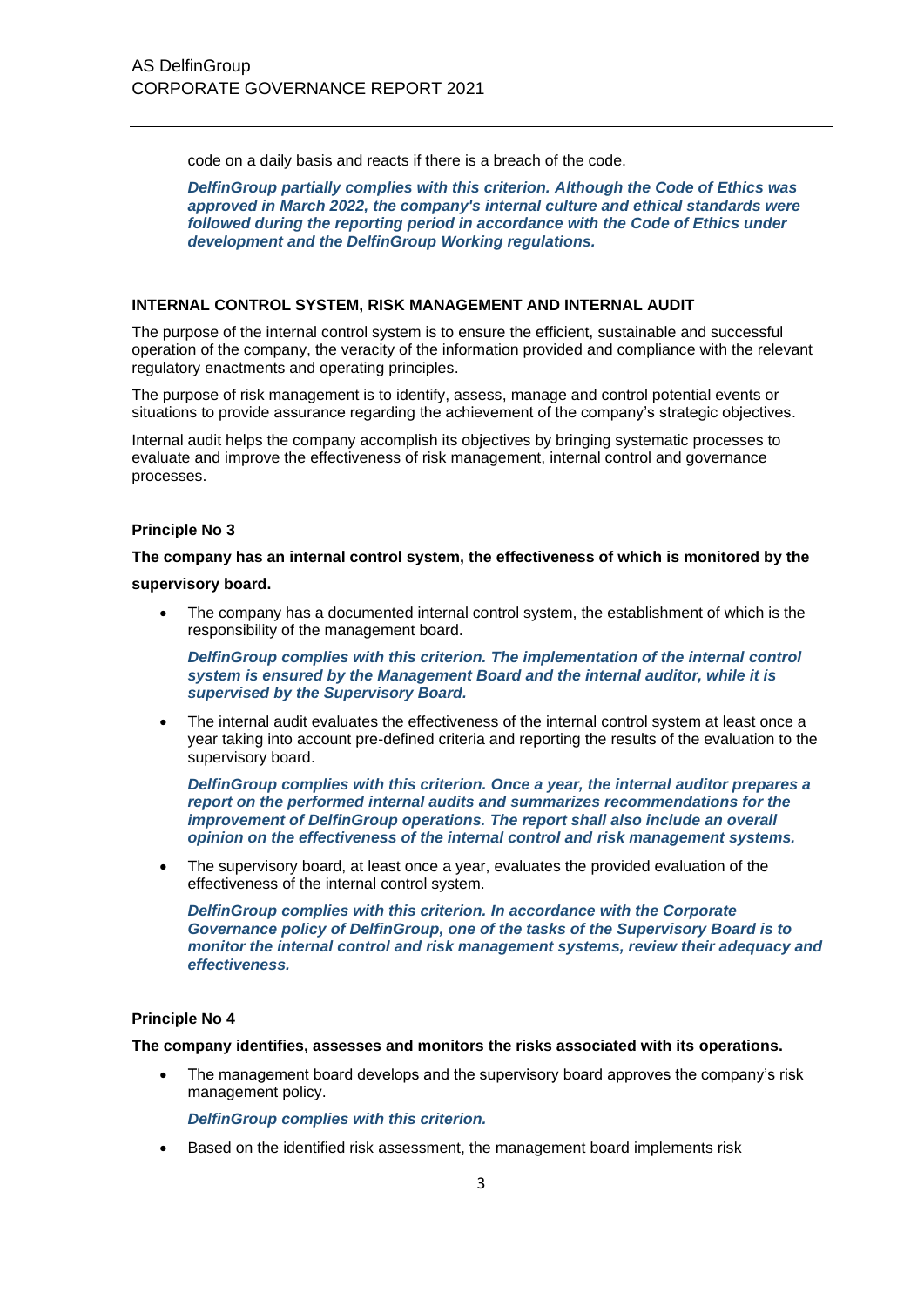management measures.

*DelfinGroup complies with this criterion.*

• At least once a year, the supervisory board reviews the management board's reports on risk management measures and the implementation of the risk management policy.

*DelfinGroup complies with this criterion. In accordance with the Risk Management policy, the Management Board prepares an annual report to the Supervisory Board on the risks, the risk management measures implemented and the implementation of the risk management policy.*

# **Principle No 5**

**An internal audit has been established in the company, it evaluates the company's operations independently and objectively.**

The company has an internal auditor who is functionally independent of the management board and reports to the supervisory board.

*DelfinGroup complies with this criterion. DelfinGroup has an independent and objective internal audit function performed by an internal auditor. Internal auditor is functionally subordinated to the Supervisory Board. Internal auditor reports to the Supervisory Board and the Risk and Audit Committee.*

• The supervisory board approves the internal auditor.

*DelfinGroup complies with this criterion. The Supervisory Board, upon the recommendation of the Risk and Audit Committee, approves the internal auditor and decides on the termination of the employment relationship with the internal auditor.*

• The internal auditor develops a risk-based internal audit plan, which is approved by the supervisory board.

*DelfinGroup complies with this criterion. The strategic and annual plan for internal audit is reviewed by the Management Noard, the Risk and Audit Committee and approved by the Supervisory Board.*

The internal auditor informs the management board and supervisory board on the implementation of the internal audit plan, audit results and recommended actions to address deficiencies, if any.

*DelfinGroup complies with this criterion. The internal auditor shall report to the Management Board, Risk and Audit Committee and the Supervisory Board at least quarterly on the progress, conclusions and recommendations of the annual internal audit plan.*

#### **EXTERNAL AUDITOR**

The external auditor provides the management board and the supervisory board, all shareholders and investors, creditors and other stakeholders with an independent report on the company's financial standing, reliability of financial statements and compliance with the requirements of regulatory enactments.

#### **Principle No 6**

**The company has an independent external auditor.**

• The supervisory board and the audit Committee, (if established), determine the selection criteria for the external auditor.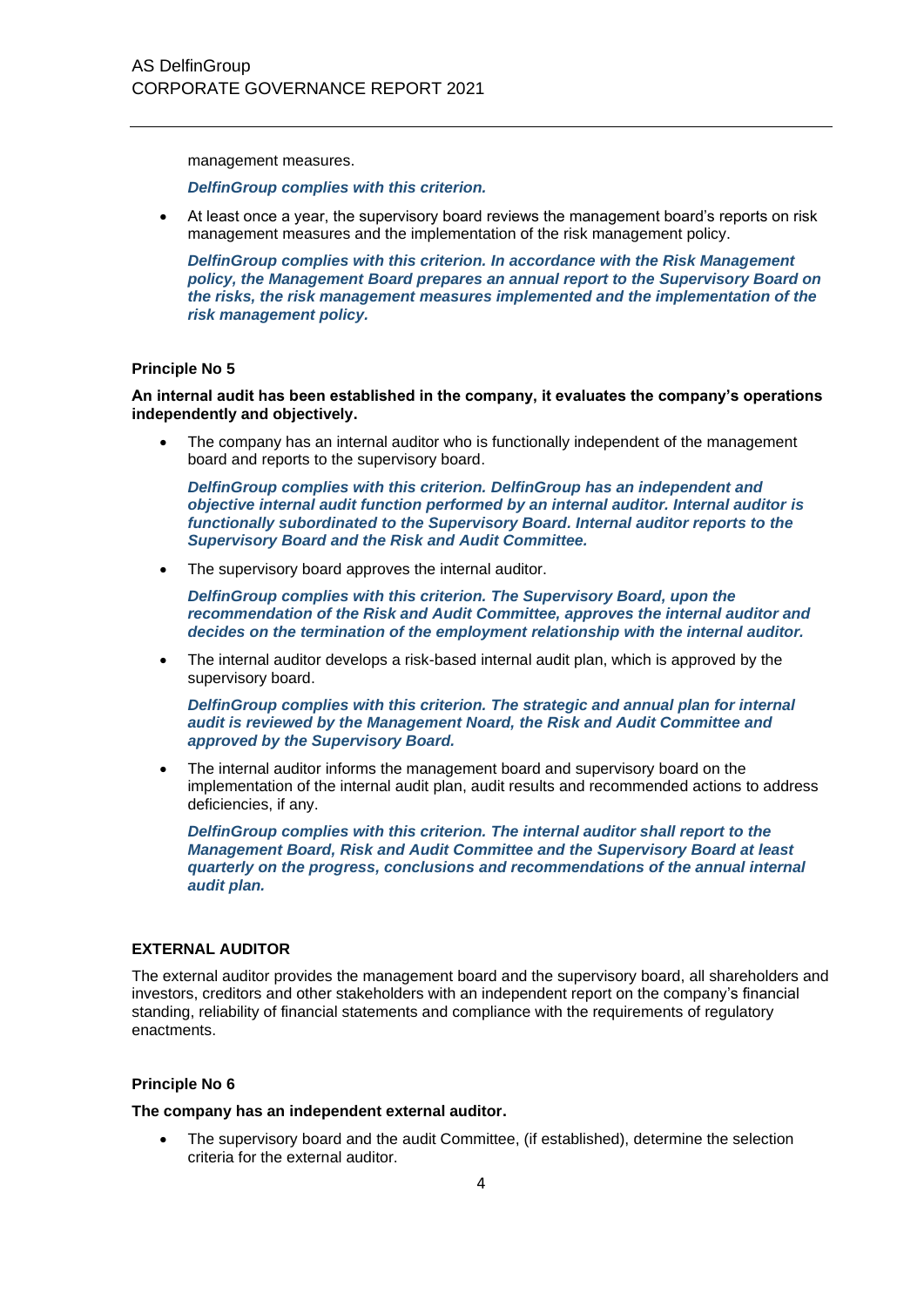*DelfinGroup complies with this criterion. The selection process of the external auditor is ensured by the Risk and Audit Committee of the Supervisory Board in accordance with its rules of procedure.*

- The company has an independent external auditor with appropriate qualifications. *DelfinGroup complies with this criterion.*
- The term of office of one external auditor does not exceed 5 years.

*DelfinGroup complies with this criterion.*

# **ELECTION OF SUPERVISORY BOARD MEMBERS**

A competent and experienced supervisory board is a prerequisite for the efficient operation of the company and decision-making, which contributes to the long-term growth of the company's value. The supervisory board is working in the interests of all shareholders and the company.

# **Principle No 7**

**The company ensures transparent procedures for the election and removal of supervisory** 

#### **board members.**

The company has approved the procedure for selection and removal of supervisory board members.

*DelfinGroup complies with this criterion. Independent candidates the Supervisory Board positions shall be selected in an open process based on criteria of professionalism and competence. Selection of candidates for independent Supervisory Board members is done by Nomination committee that consults with a professional recruitment consultant, defining the scope and tasks of its involvement. The members of the Supervisory Board are appointed and removed by the shareholders' meeting.*

• The company provides timely and sufficient information to the company's shareholders on the supervisory board members who are nominated for election or re-election.

*DelfinGroup complies with this criterion. Prior to the approval of the members of the Supervisory Board at the shareholders' meeting, DelfinGroup comprehensively and in a timely manner informs the shareholders about the suitability of the candidates for the position of the members of the Supervisory Board.*

- The size of the supervisory board corresponds to the specifics of the company's operations. *DelfinGroup complies with this criterion. The Supervisory Board of DelfinGroup consists of five members.*
- A supervisory board member is elected for a term not exceeding 5 years.

*DelfinGroup complies with this criterion. According to DelfinGroup Articles of Association, the Supervisory Board is elected for five years.*

# **Principle No 8**

**Supervisory board members combined have relevant experience and competence.**

• The supervisory board as a whole has a set of skills, experience and knowledge, including on the sector concerned, to be able to perform their duties fully.

*DelfinGroup complies with this criterion. An independent recruitment company was*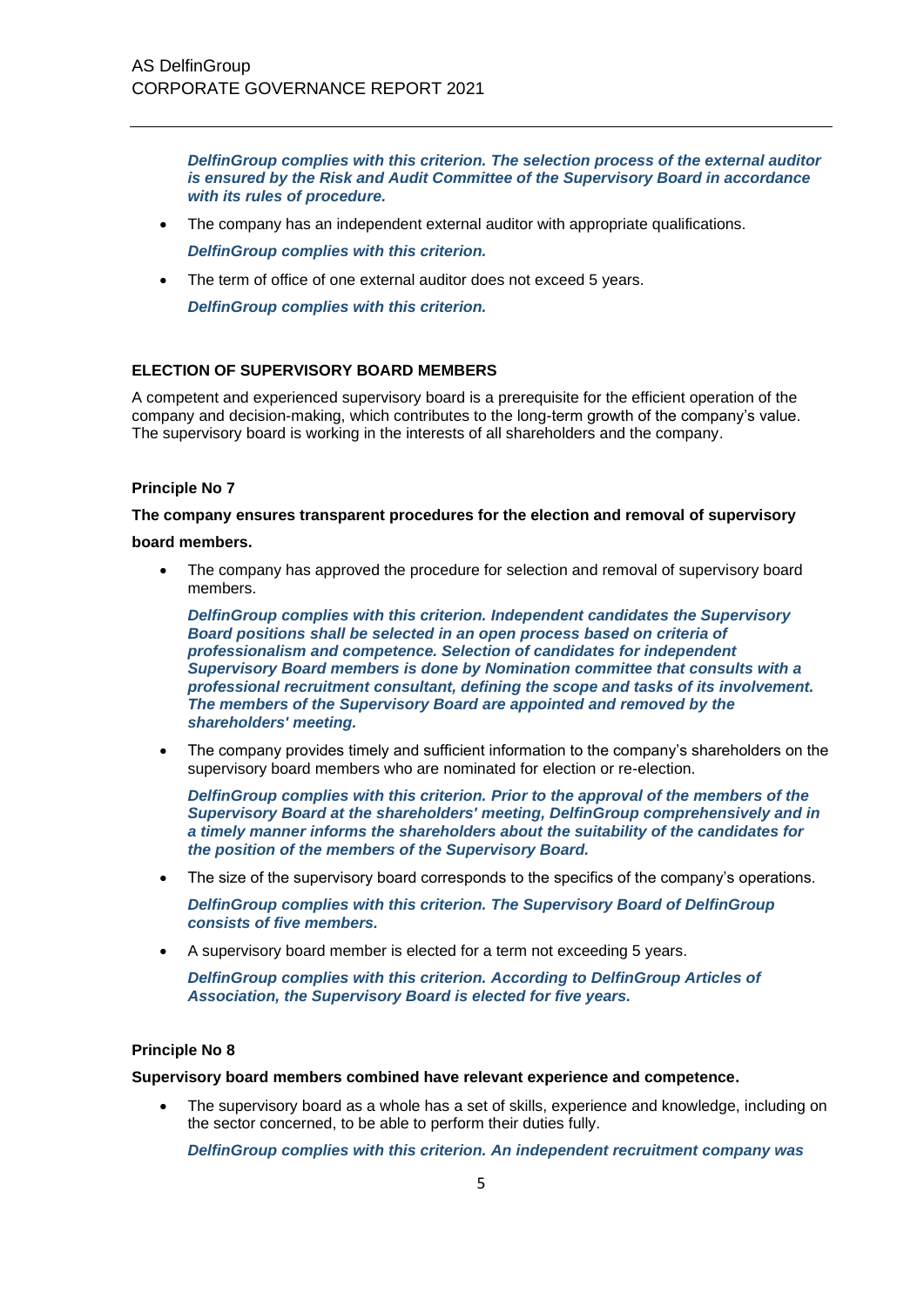*involved in the selection of the members of the Supervisory Board, which organized a public and international competition. As a result, the most suitable members of the Supervisory Board were selected.*

• The principles of diversity are observed when forming the supervisory board.

*DelfinGroup complies with this criterion. The selection process follows the principle of diversity, as evidenced by the experience of the Supervisory Board members in various industries.*

Both sexes are represented in the supervisory board.

*DelfinGroup does not comply with this criterion. Board members are selected by an independent recruitment company that offers the most suitable candidates based on their competencies and experience.*

The management board develops an induction training programme and provides new supervisory board members with induction training.

*DelfinGroup complies with this criterion. Each member of the Supervisory Board begins his / her duties with an introductory training organized by the Management Board, during which the activities and processes of DelfinGroup are comprehensively introduced.*

#### **Principle No 9**

**The company's supervisory board has independent supervisory board members.**

• The company evaluates and the shareholders determine the proportion of independent supervisory board members.

*DelfinGroup complies with this criterion. DelfinGroup Corporate Governance policy determines that at least half of the members of the Supervisory Board are independent.*

• At least half of the members of the board are independent.

*DelfinGroup complies with this criterion. 3 out of 5 Supervisory Board members are independent.*

• Independent candidates for supervisory board membership make a declaration that they meet the independence criteria.

*DelfinGroup complies with this criterion.*

• Prior to the election of the supervisory board, the company evaluates the independence of supervisory board members in accordance with the available information.

*DelfinGroup complies with this criterion.*

#### **PRINCIPLES OF DETERMINING THE REMUNERATION FOR THE SUPERVISORY BOARD AND THE MANAGEMENT BOARD**

Clearly defined remuneration principles for management board and supervisory board members facilitate transparency of the use of funds and effective risk management.

# **Principle No 10**

**The company has introduced a remuneration policy.**

• The company has introduced a remuneration policy, which has been developed by the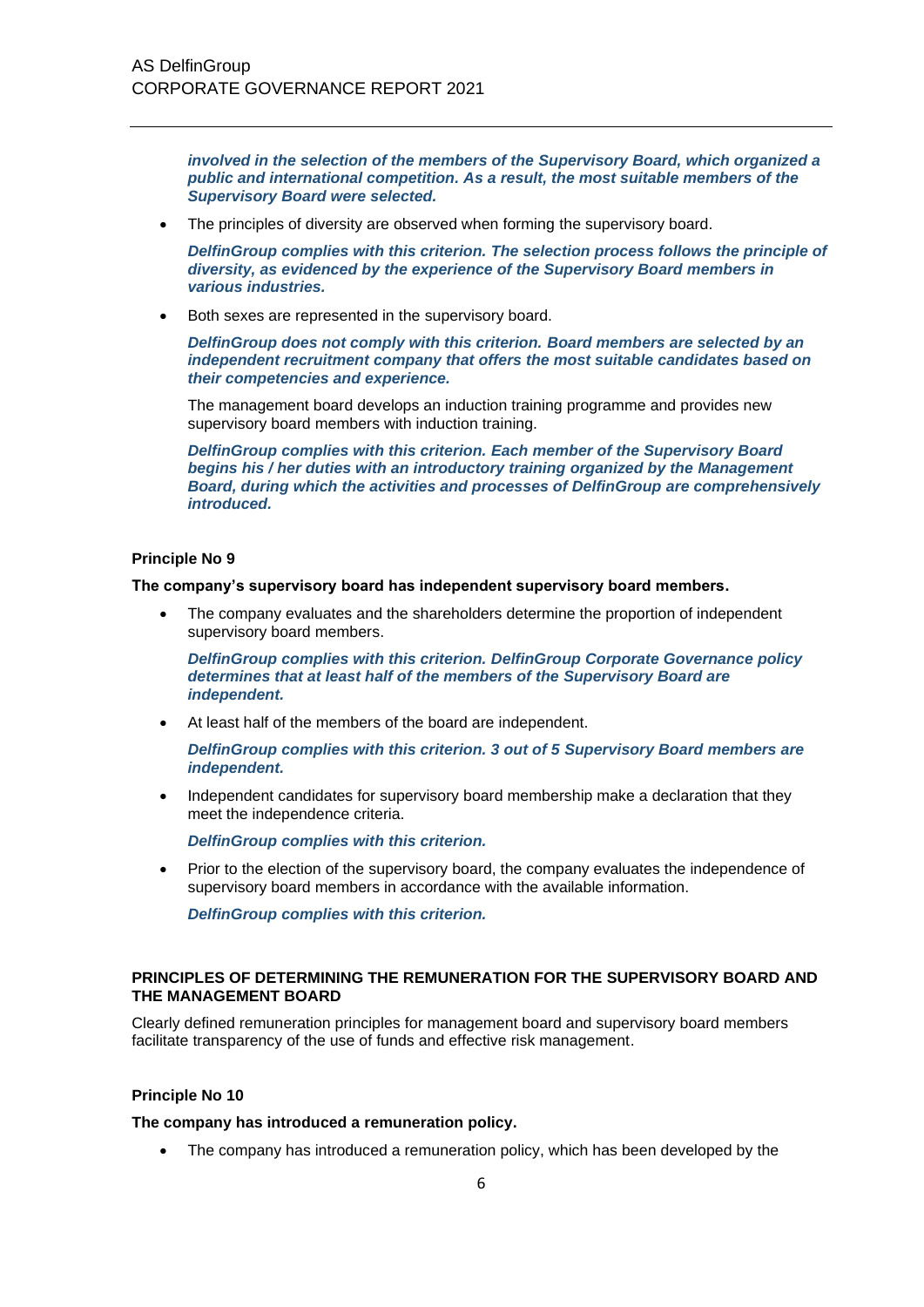management board, reviewed by the supervisory board and approved by the shareholders' meeting.

*DelfinGroup complies with this criterion.*

• Once a year, the supervisory board determines the financial and non-financial goals to be achieved by the management board, their impact on the variable part of remuneration and controls their fulfilment.

*DelfinGroup complies with this criterion. The variable part of the remuneration of the Management Board is affected only by the financial targets to be achieved.*

• No variable part of remuneration is determined for supervisory board members, and no compensation is paid in case of removal or resignation from office.

*DelfinGroup complies with this criterion. In accordance with the Remuneration policy of DelfinGroup and the decision of the shareholders' meeting, one member of the Supervisory Board is entitled to compensation in the amount of six monthly salaries in the event of early termination of employment.*

• Once a year, the management board prepares a report on the remuneration granted to each current and former management board and supervisory board member.

*DelfinGroup complies with this criterion. Given that DelfinGroup started trading shares on the regulated market in October 2021, in accordance with Section 59.4 (8) of Chapter III1 of the Financial Instruments Market Law, first remuneration report of DelfinGroup must be submitted for the reporting period of 2022.*

# **ORGANISATION OF THE SUPERVISORY BOARD'S WORK AND DECISION-MAKING**

A clear and understandable organization of the work of the supervisory board and the availability of timely, high-quality and relevant information facilitates the effective performance of the supervisory board's tasks and full involvement of supervisory board members in decision-making.

#### **Principle No 11**

#### **The company's supervisory board work organization is clear and understandable.**

• The supervisory board organizes its work in accordance with regulations of the supervisory board and the work calendar.

*DelfinGroup complies with this criterion.*

• The supervisory board holds at least one separate supervisory board meeting per year to discuss the company's strategy and its implementation.

*DelfinGroup complies with this criterion. The Supervisory Board of DelfinGroup approves the strategy once a year and organizes a separate meeting to evaluate the implementation of the strategy.*

• The company's budget provides the financing necessary to ensure the operation of the supervisory board.

*DelfinGroup complies with this criterion.*

• Once a year the supervisory board conducts a self-assessment of the work of the supervisory board and reviews its results at the supervisory board meeting.

# *DelfinGroup complies with this criterion.*

The supervisory board has evaluated the need to set up committees (if a committee has been set up, see principle No 12.1.).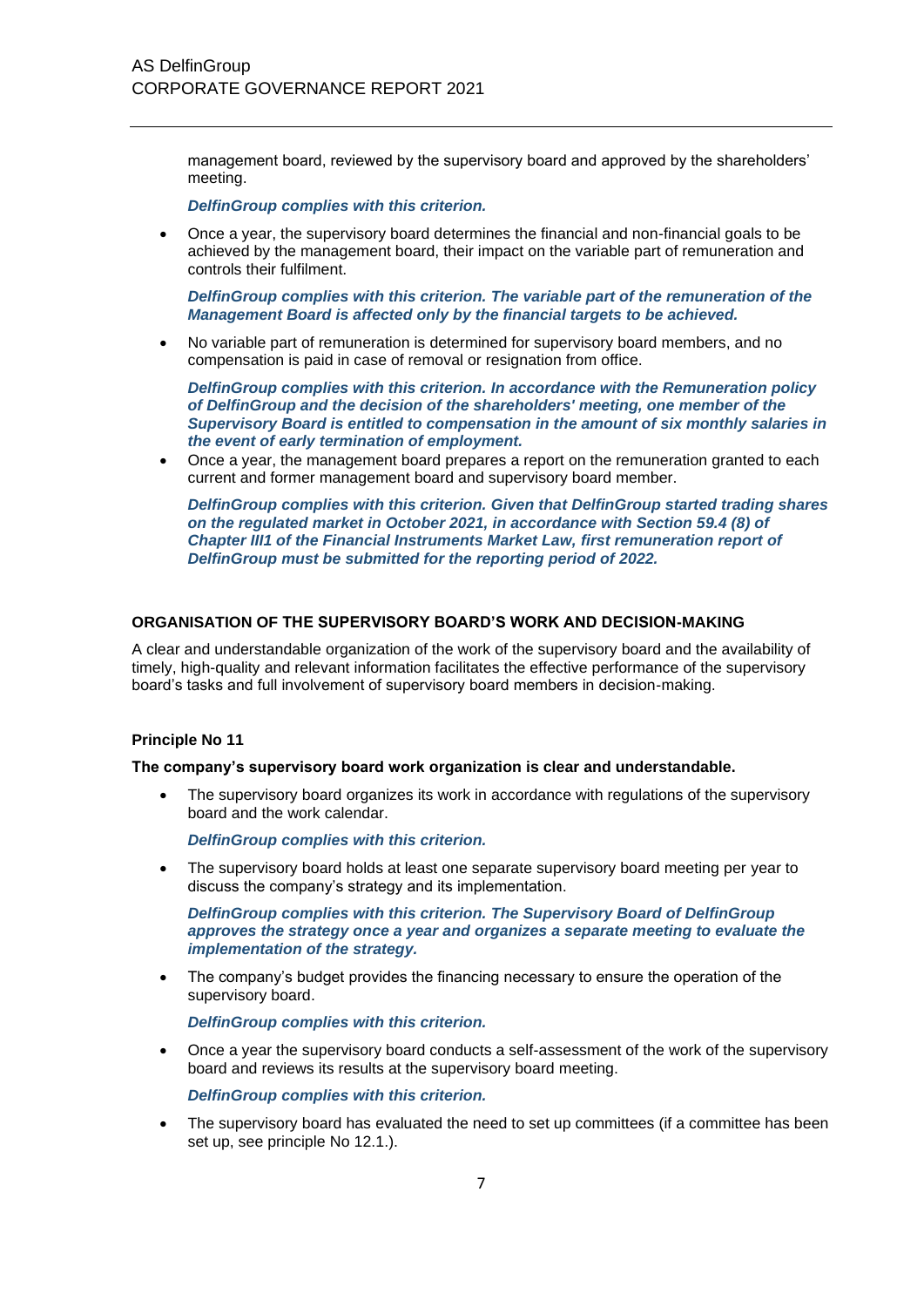*DelfinGroup complies with this criterion. The following committees have been established: Risk and Audit Committee, Remuneration and Nomination Committee, Business Development Committee. The Supervisory Board shall approve the regulations of the committees.*

# **Principle No 12**

#### **The supervisory board takes informed and well-balanced decisions.**

• The supervisory board has access to information prepared by the management board necessary for decision-making in a timely manner and in sufficient amount.

*DelfinGroup complies with this criterion.*

• The supervisory board determines the procedure for the circulation of information, including the right of the supervisory board to request from the management board information, which the supervisory board needs to make decisions.

*DelfinGroup complies with this criterion.*

• A supervisory board member analyses the information and prepares proposals for decisions to be adopted by the supervisory board.

*DelfinGroup complies with this criterion.*

• When making decisions, the supervisory board assesses the risks, short-term and long-term impact on the company's value, sustainability and responsible development.

*DelfinGroup complies with this criterion.*

#### **Principle No 12.1**

#### **A committee prepares proposals for supervisory board decision making.**

The supervisory board determines the tasks and the procedures for organization of work of the committee.

*DelfinGroup complies with this criterion.*

• The supervisory board establishes a committee of at least 3 supervisory board members with appropriate experience and expertise in the field of work of the committee (remuneration, nomination, audit or other field).

*DelfinGroup complies with this criterion. The Supervisory Board has established three committees: the Risk and Audit Committee, the Remuneration and Nomination Committee, and the Business Development Committee. All committees consist of 3 members with relevant experience and knowledge in the defined field of the committee.*

• The committee analyses the information and makes proposals for decisions by the supervisory board, as well as informs the supervisory board of the work of the committee.

*DelfinGroup complies with this criterion.*

# **PREVENTION OF THE CONFLICT OF INTERESTS**

Identification and management of potential conflict of interest situations reduces a company's financial and reputational risks.

**Principle No 13**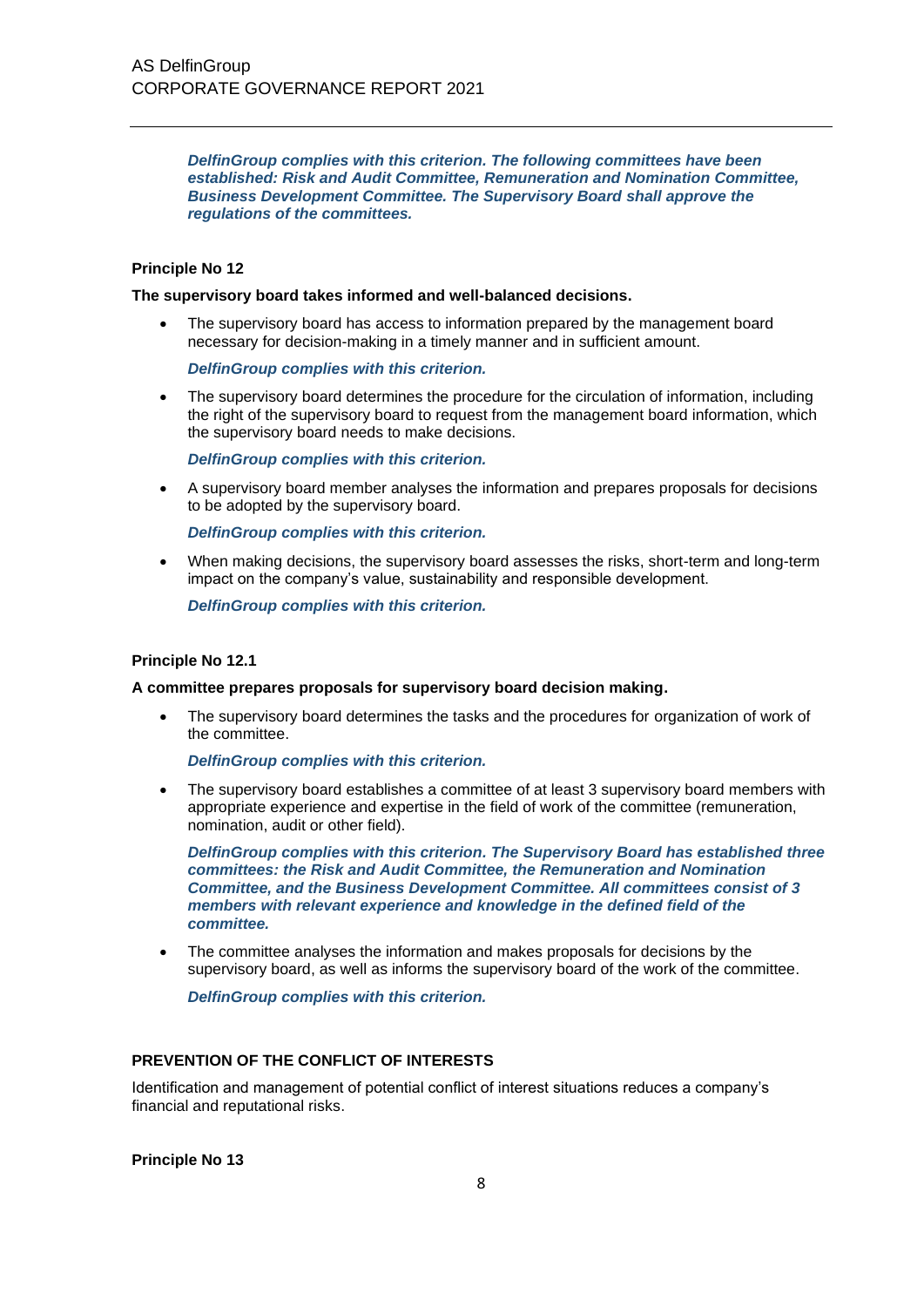**Management board and supervisory board members are clearly aware of the manifestations of conflicts of interest and are informed of the action to be taken in the event of a conflict of interest.**

The supervisory board defines the indications of a conflict of interest and identifies the conflict-of-interest prevention and management procedures.

*DelfinGroup partially complies with this criterion. Procedures for the prevention of conflicts of interest are defined in the Company's Code of Ethics, approved in March 2022. Prior to the approval of the Code of Ethics, DelfinGroup complied with the conflict-of-interest management procedures under development.*

• Supervisory board or management board members do not participate in decision-making on matters in which the company's interests conflict with the interests of the supervisory board, management board members or persons related to them.

*DelfinGroup complies with this criterion.*

• Persons subject to the conflict-of-interest obligation participate in training on dealing with conflicts of interest on a regular basis.

*DelfinGroup complies with this criterion.*

# **SHAREHOLDERS' MEETING**

Effective involvement of shareholders in decision-making helps to achieve the company's financial and non-financial goals, as well as ensures the company's sustainable operation.

#### **Principle No 14**

**The company provides shareholders with timely information on conduction of shareholders'** 

**meetings providing all the information necessary for decision-making.**

• The company informs shareholders in a timely manner about the agenda, course and voting procedures of the shareholders' meeting, as well as about any related changes.

*DelfinGroup complies with this criterion.* 

• Simultaneously with the announcement of the meeting, the company provides an opportunity for the shareholders to get acquainted with the draft decisions, which are initially planned to be voted on at the meeting. The company informs the shareholders immediately of any additional draft decisions submitted.

*DelfinGroup complies with this criterion. Simultaneously with the announcement of the shareholders' meeting, DelfinGroup informs the shareholders about the issues included in the agenda of the meeting. The draft resolutions are published at least 14 days before the set date of the shareholders' meeting.*

The company provides shareholders with an opportunity to submit questions on the matters included in the agenda and draft decisions before the shareholders' meeting.

*DelfinGroup complies with this criterion.* 

The draft decisions and the documents attached to them provide detailed, clear and complete information on the matter under consideration.

*DelfinGroup complies with this criterion.* 

**Principle No 15**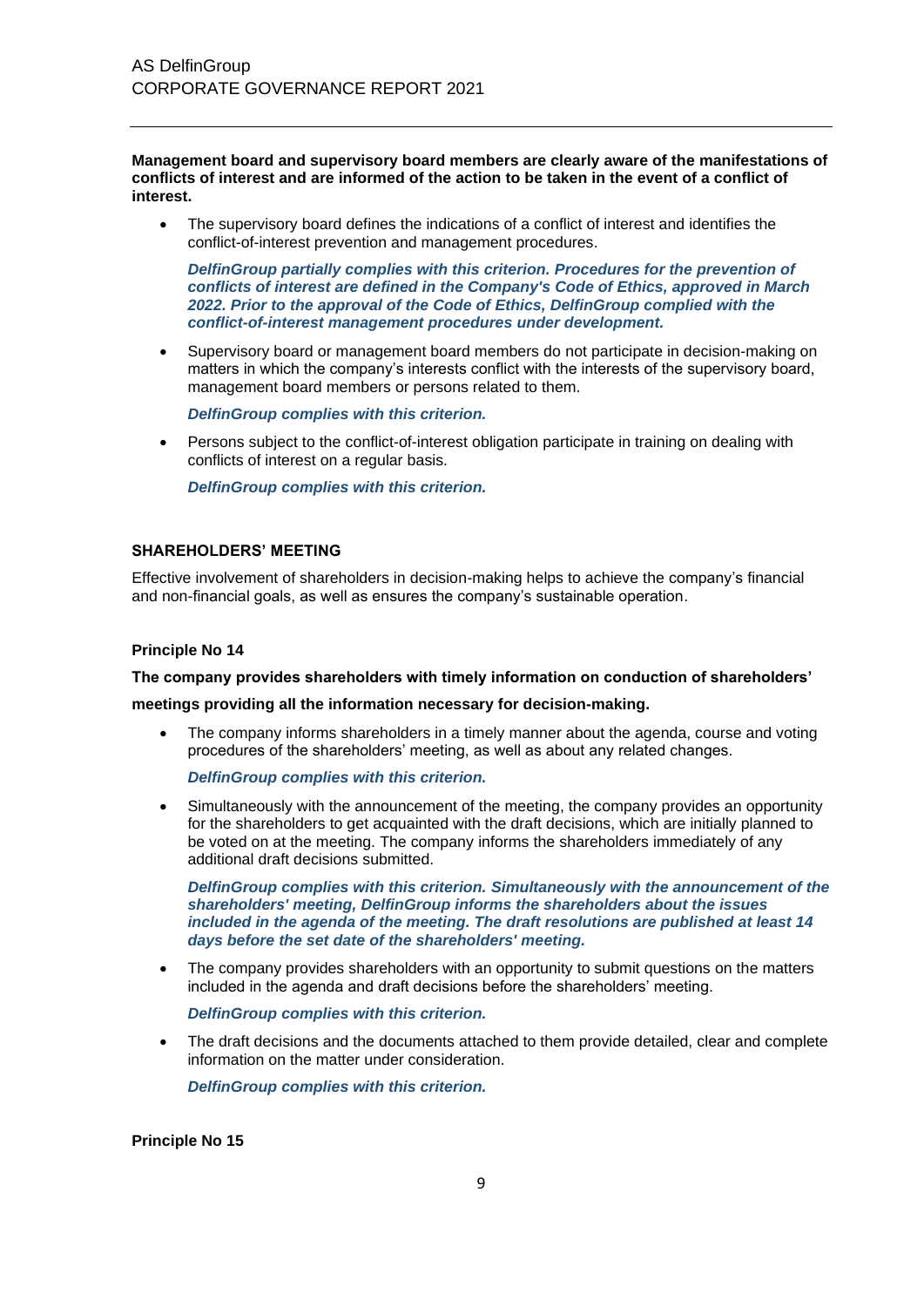**The company promotes effective shareholder involvement in decision-making and a participation in shareholders' meetings.**

• The shareholders' meeting is convened and held at a place and time easily accessible to the shareholders.

*DelfinGroup complies with this criterion. Shareholders can participate in DelfinGroup shareholders' meetings both in person and remotely.*

• The company provides shareholders with the opportunity to participate in the shareholders' meeting remotely.

*DelfinGroup complies with this criterion.*

• The company determines the appropriate duration of the shareholders' meeting and provides the shareholders with the opportunity to express their opinions during the meeting and obtain the information necessary for decision-making.

*DelfinGroup complies with this criterion.*

• The company announces a new shareholders' meeting if the matters included on the agenda of the meeting cannot be considered at the expected time.

*DelfinGroup complies with this criterion.*

• The company invites management board and supervisory board members, candidates for supervisory board members, auditors and internal auditors, as well as other persons to participate in the shareholders' meeting in accordance with the matters to be considered at the meeting.

*DelfinGroup complies with this criterion.*

• The shareholders' meeting makes decisions in accordance with the previously announced draft decision.

*DelfinGroup complies with this criterion.*

#### **Principle No 16**

#### **The company develops and discusses dividend policy with shareholders.**

The company has developed and published an up-to-date dividend policy.

*DelfinGroup complies with this criterion. Dividend policy is available on the DelfinGroup website www.delfingroup.lv.*

• The dividend policy has been discussed with the shareholders during the shareholders' meeting.

*DelfinGroup complies with this criterion. The dividend policy has been approved by the DelfinGroup shareholders' meeting.*

#### **TRANSPARENCY OF COMPANY OPERATIONS**

Transparency of company operations is the basis for effective investor relations and successful communication with shareholders and other stakeholders.

#### **Principle No 17**

**The company informs shareholders and other stakeholders on a regular basis and in a timely manner of business operations, financial results, management and other relevant issues of the company.**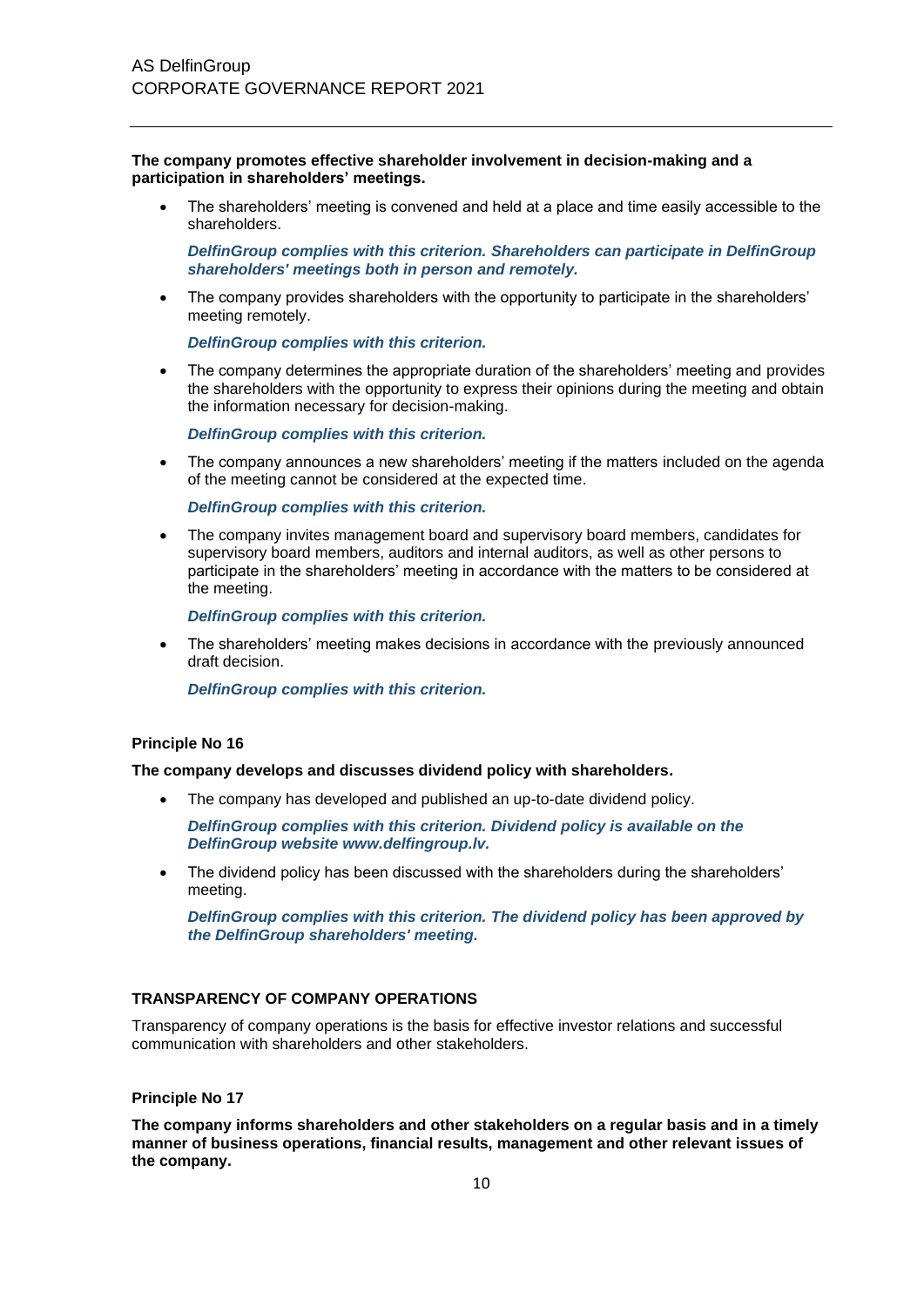• The company discloses complete, accurate, objective, up-to-date and true information in a timely manner.

*DelfinGroup complies with this criterion.*

• The company discloses information to all shareholders at the same time and to the same extent.

*DelfinGroup complies with this criterion.*

The company discloses information about the company's management, strategy or lines of business on the website and publishes financial statements as well as other information in accordance with Annex No. 1.

*DelfinGroup partially complies with this criterion. Issues regarding prevention of conflicts of interest and implementation of fair competition are included in the DelfinGroup Code of Ethics.*

*Disclosure, circulation and confidentiality issues are covered in Market Abuse Policy of DelfinGroup.*

*Sanction risk management issues are included in the Group's NILLTPFN Individual Policy, which contains internal company information. A separate Sanctions Risk Management Policy is under development and will be published on DelfinGroup website.*

*Business Partner Due Diligence Policy is under development at the time of publication of this report. Customer and investor research issues are covered in Group's NILLTPFN Individual Policy and the Group's Accounting Outsourcing, Attracted and Returned Funding NILLTPFN Policy, which are internal documents of DelfinGroup.*

• The company provides information both in Latvian and in at least one other language that is understandable to most of the company's foreign shareholders and other stakeholders.

*DelfinGroup complies with this criterion.*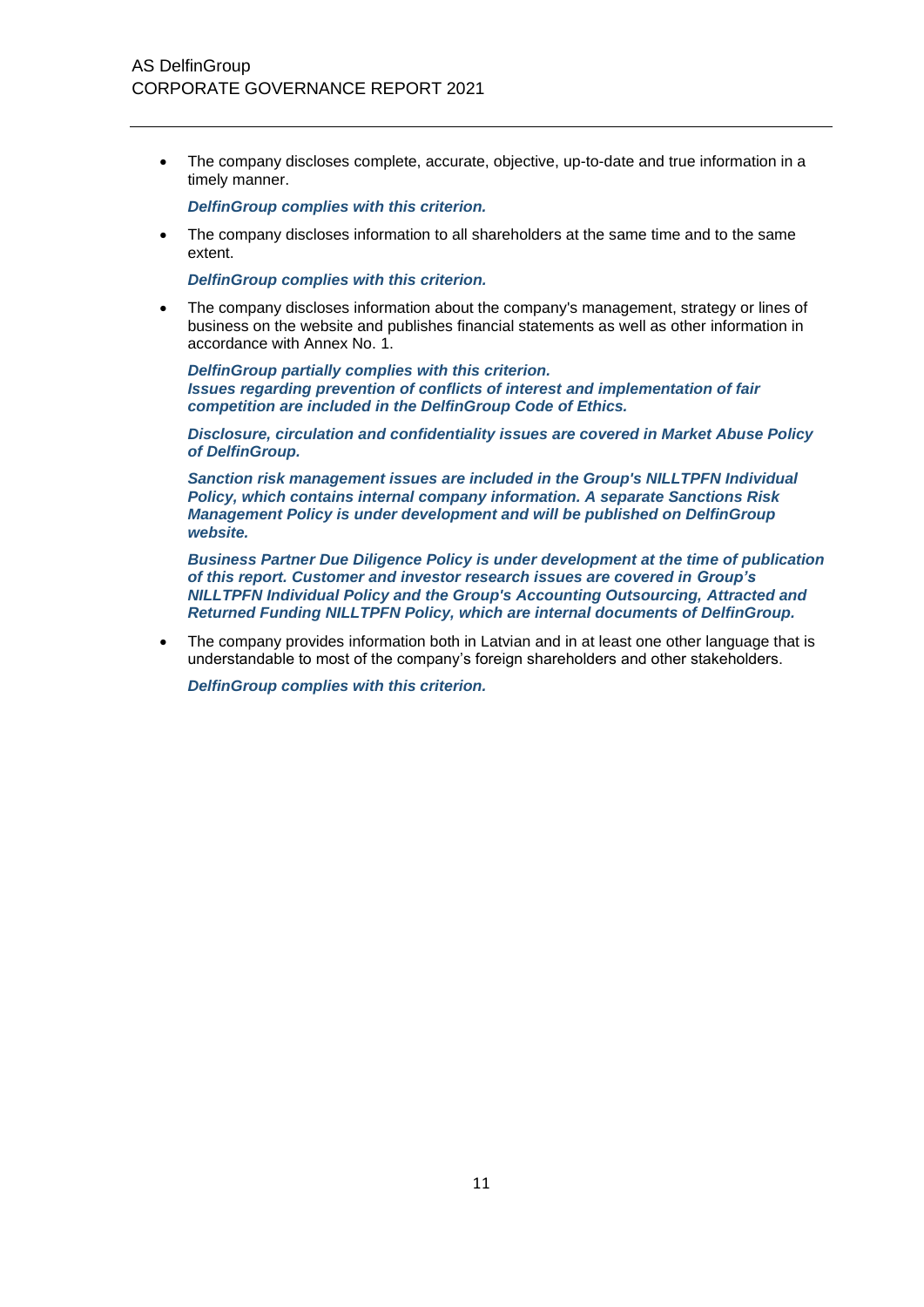# **Annex No 1**

# **INFORMATION TO BE PUBLISHED ON THE COMPANY WEBSITE**

# **Company:**

- Information about the company history of its establishment and operation, registration data, address, description of the industry, main types of business, place of the company in the group structure (if applicable).
- Information about the company's strategic objectives.
- Articles of association of the company.
- Information on the corporate governance structure of the company (interaction between shareholders' meeting, supervisory board, its committees, management board, auditors, internal auditors, audit committee, etc.).
- Company Code of Internal Culture and Ethics
- Key company policies (Information Disclosure, Circulation and Privacy Policy, Conflict of Interest Prevention Policy, Risk Management Policy, etc.) in accordance with Annex No. 2.

# **Shareholders and beneficial owners:**

- Information on the company's shareholders holding at least 5% of the company's share capital (indicating the date on which this information was prepared).
- Information on the beneficial owners of the company (indicating the date when this information was prepared).
- Number of company's issued, paid-up and voting shares, bonds or other financial instruments.

#### **Supervisory board and management board:**

- Regulations of the management board and the supervisory board or another similar document.
- Information on each supervisory board and management board member:
	- o term of office;
	- o position and area of responsibility (if applicable/assigned);
	- o professional work experience and education;
	- o up-to-date information on positions in other companies;
	- o up-to-date information on the company's shares;
	- o statistics on attendance of supervisory board meetings.<sup>8</sup>
- Information on independent supervisory board members:
	- o which supervisory board members are considered independent;
	- $\circ$  according to what criteria the independence of a supervisory board member is determined;
	- o annual evaluation of dependence of supervisory board members.
- Remuneration policy of the management board and the supervisory board and remuneration report.
- Information on the selection (nomination) process of the management board and the supervisory board.
- Information on supervisory board committees and the audit committee:
	- o committee regulations;
		- o information on committee members.

# **Financial and non-financial reports and information:**

- Company's financial statements and reports for at least 3 last financial years:
	- $\circ$  annual reports (including consolidated reports, if any) and auditor's reports (if any);
	- o interim reports and quarterly reports.
- The company's non-financial reports (on the company's environmental impact, social and employee aspects, respect for human rights and anti-corruption measures, including the sustainability report) for at least 3 last financial years.
- Corporate governance reports.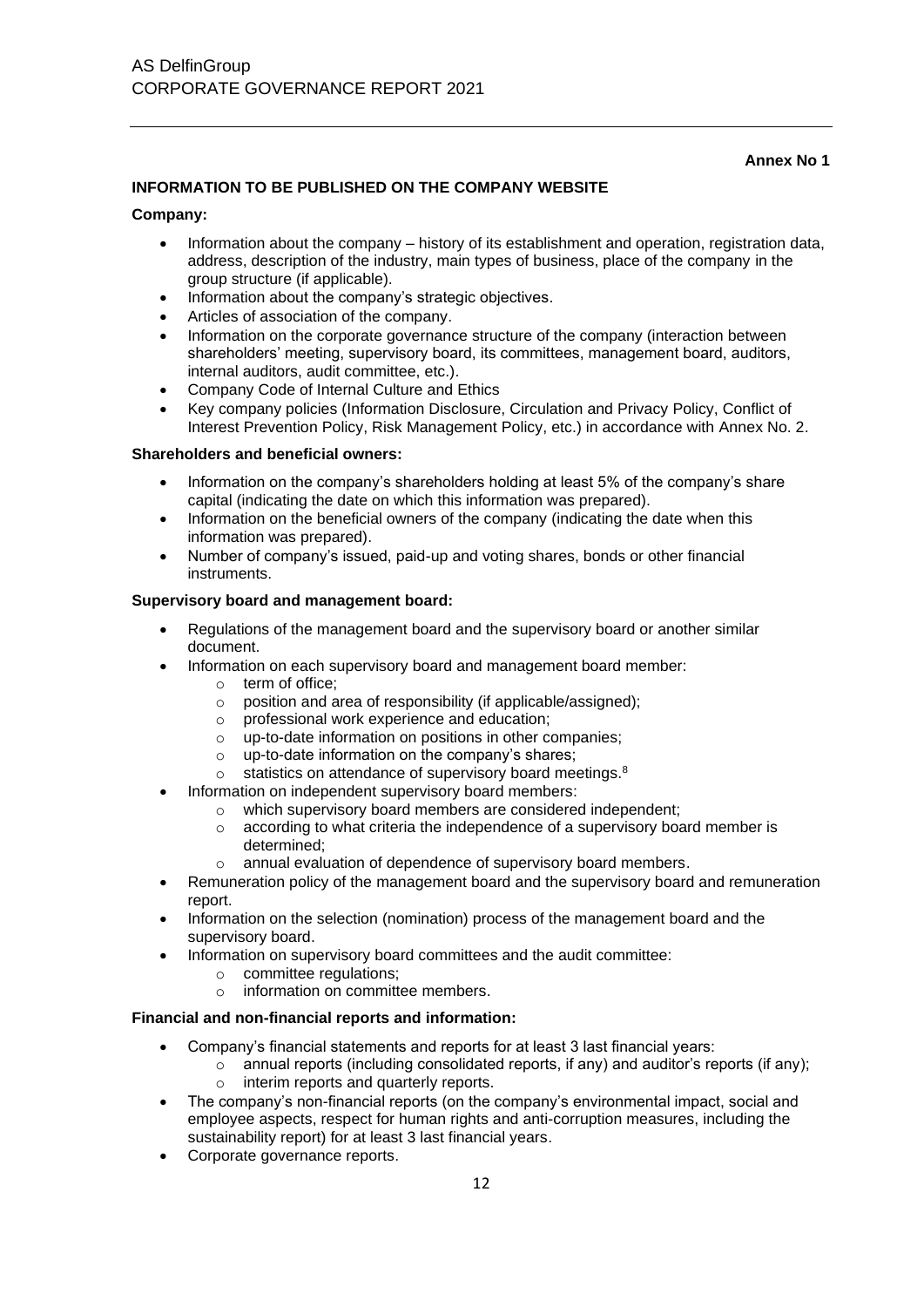• Company's financial calendar or other calendar of significant and planned communication events.

# **Information for shareholders and investors:**

- Information on the planned shareholders' meetings:
	- o notices on convention of shareholders' meetings;
	- o draft decisions.
- Information on held shareholders' meetings:
	- o information on the decisions adopted at the shareholders' meetings.
- Company's dividend policy and information on dividends paid (on at least 10 last years of the company's operations).
- Information on transactions of related parties.
- Announcements published by the company and relevant information for investors, including presentations for investors, videos of events for investors, forecasts, if any, etc.
- Contacts of the investor relations person (if any).